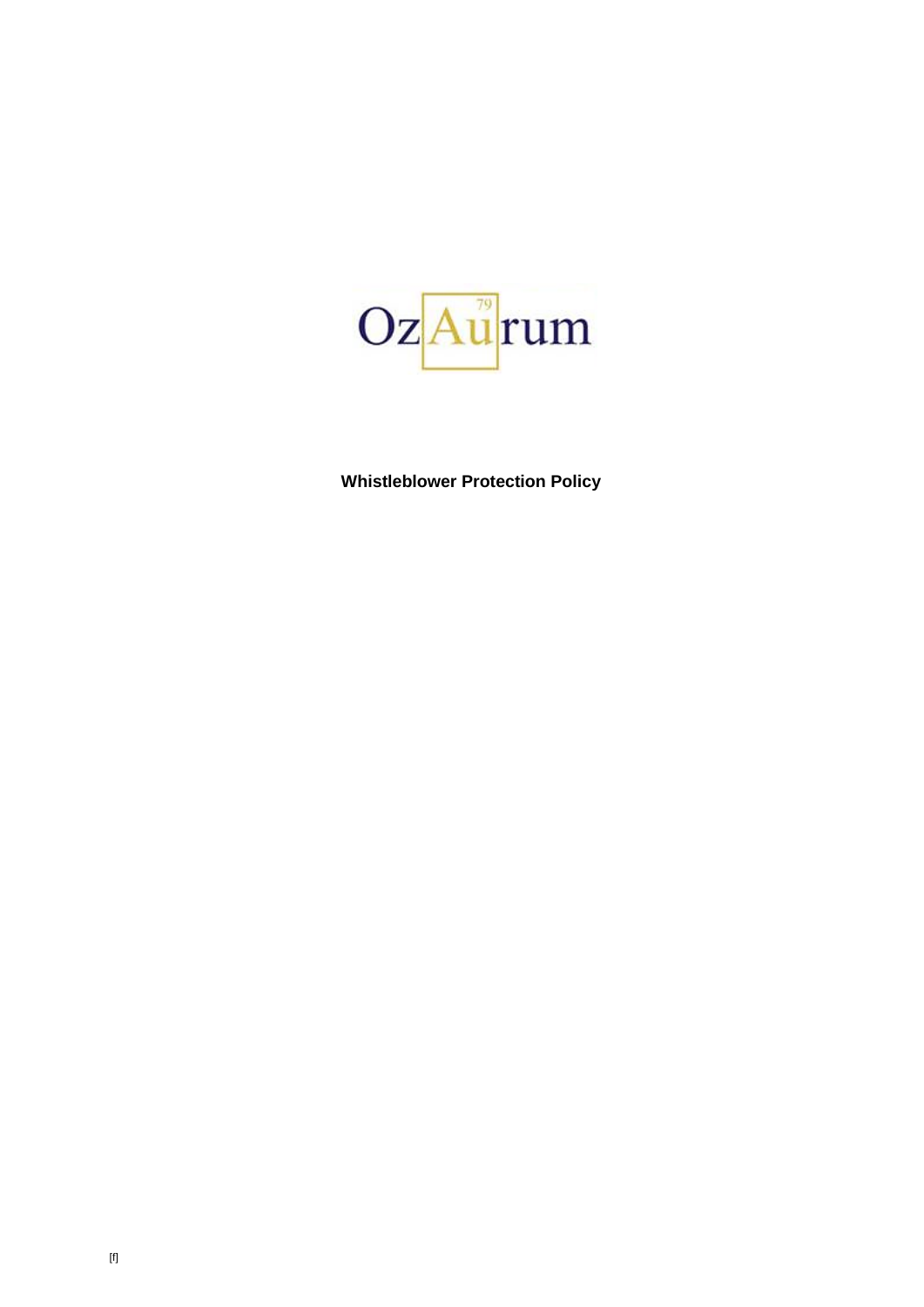**Table of Contents** 

| $2^{\circ}$    |  |
|----------------|--|
| 3 <sup>1</sup> |  |
| $\overline{4}$ |  |
| 5              |  |
| 6              |  |
| $\mathbf{7}$   |  |
| 8              |  |
| 9              |  |
|                |  |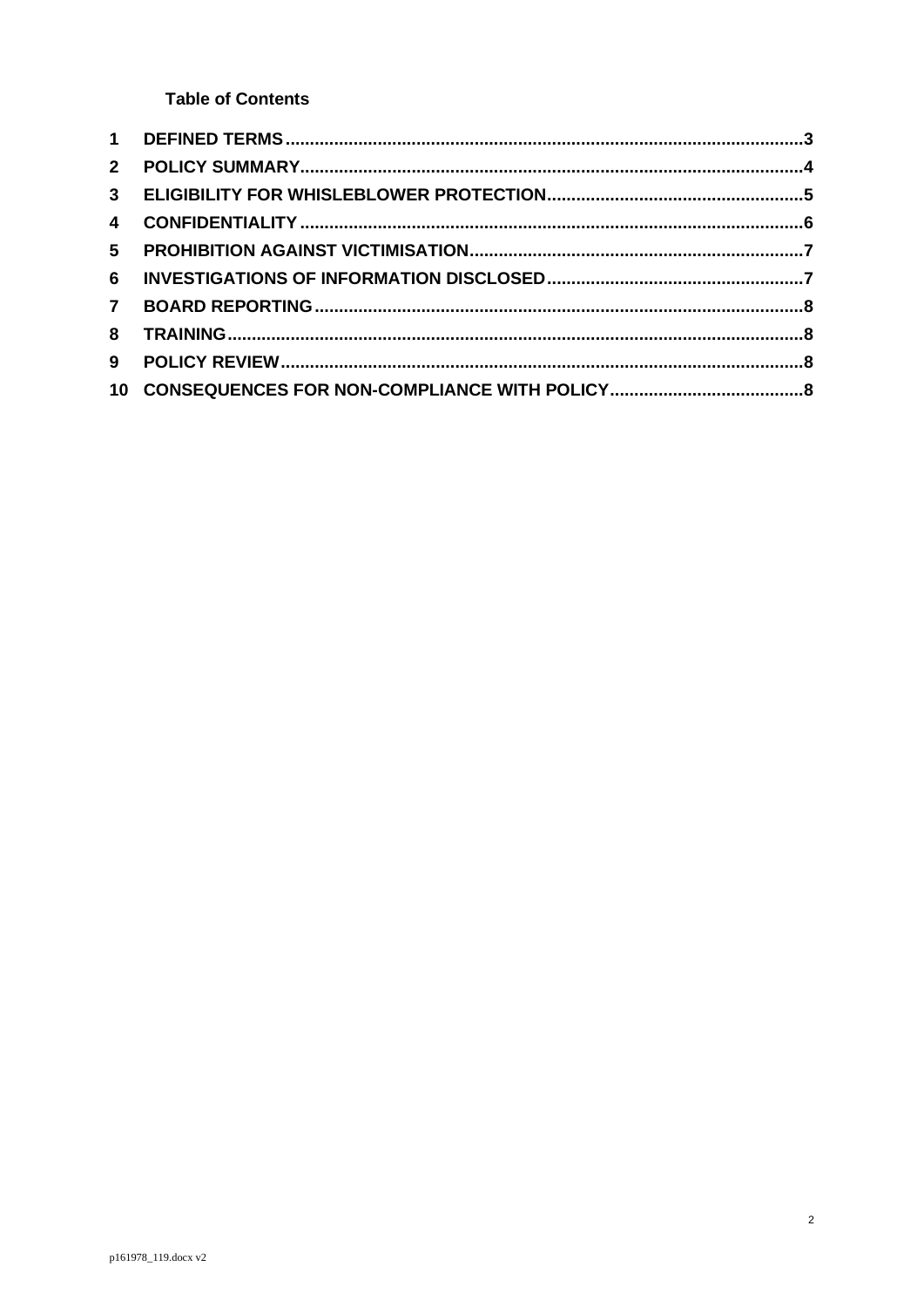## <span id="page-2-0"></span>**1 DEFINED TERMS**

Unless specified otherwise, capitalised terms in this policy have the meanings given to them as follows:

**Associate** means any individual who is:

- (a) an associate within the meaning of the Corporations Act; or
- (b) if the disclosure relates to the Group's tax affairs, an associate within the meaning of section 318 of the *Income Tax Assessment Act 1936* (Cth).

**Corporations Act** means the *Corporations Act 2001* (Cth).

**Detriment** means any damage to an employee including but not limited to that employee's dismissal, injury in their employment, harassment, discrimination, intimidation, alteration of an employee's position or duties to their disadvantage, harm or injury including psychological harm, damage to property, reputational damage or financial damage.

## **Family Member** means a:

- (a) Spouse, parent, child, sibling or other Relative of an individual; or
- (b) dependant of the individual or a dependant of their Spouse*.*

**Group** means OzAurum Resources Limited ACN 643 244 544 and its related bodies corporate.

**Misconduct or an Improper State of Affairs or Circumstance***s* includes (without limitation):

- (a) information regarding a criminal offence or contravention of the Corporations Act or *Australian Securities and Investments Commission Act 2001* (Cth) suspected to have been committed by the Group, or an officer or employee of the Group;
- (b) information regarding a danger to the public or the financial system posed by the Group, or an officer or employee of the Group;
- (c) information regarding a Commonwealth criminal offence punishable by more than 12 months imprisonment suspected to have been committed by the Group, or an officer or employee of the Group; and
- (d) information concerning Misconduct or an Improper State of Affairs or Circumstances in relation to the Group's tax affairs, or the tax affairs of an associate of the Group.

**Officer** has the same meaning as in the Corporations Act.

**Personal Work-related Grievance** means a grievance about any matter in relation to an individual's employment or former employment which has, or tends to have, implications only for the individual personally, and where the information does not: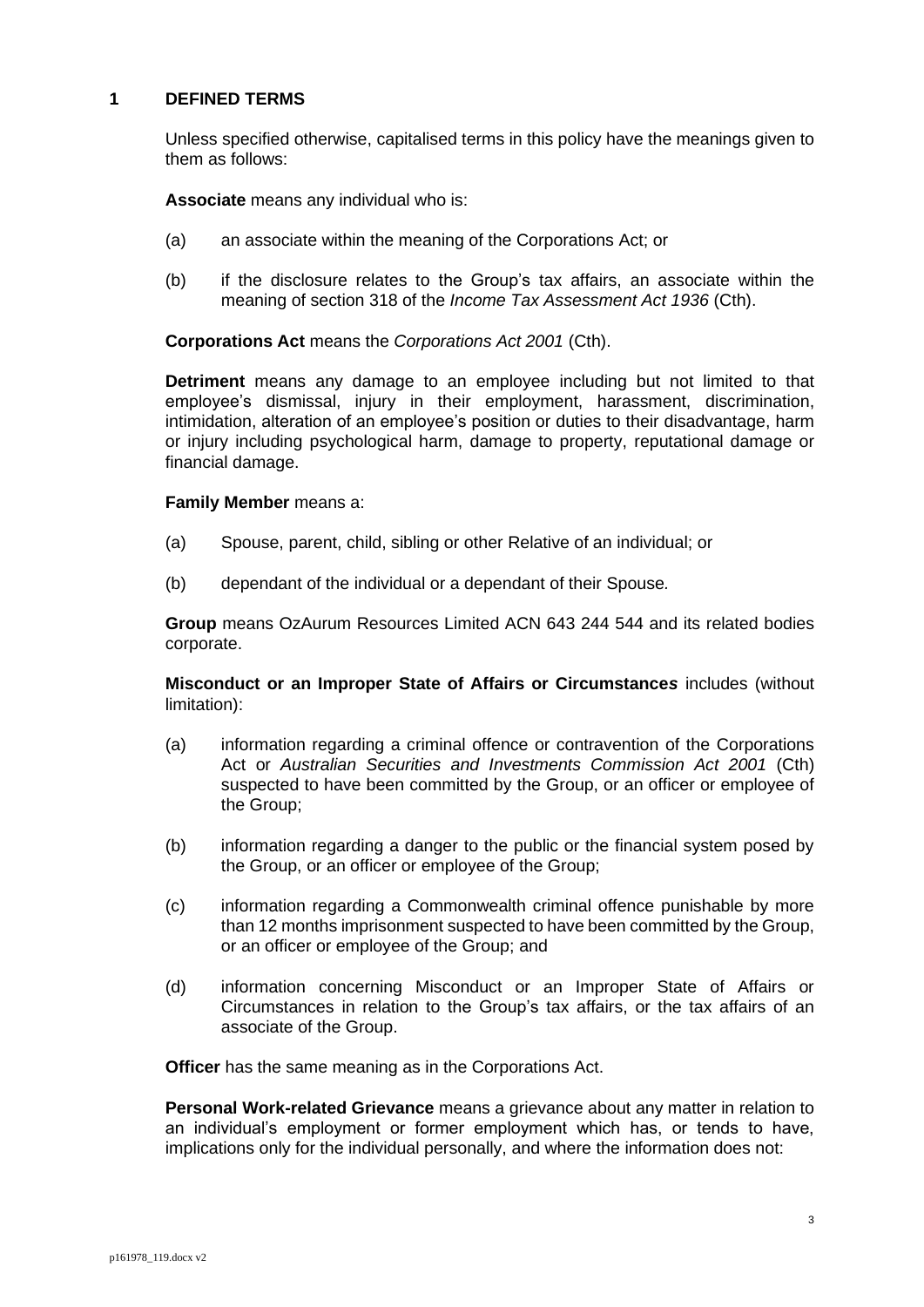- (a) have significant implications to the entity to which it relates, or any other entity, that does not relate to the individual;
- (b) concern the examples set out in items (a)-(d) of the definition of Misconduct or an Improper State of Affairs or Circumstances; or
- (c) concern Whistleblower victimisation (see section [5](#page-6-0) of this policy).

**Relative** has the same meaning as in the Corporations Act.

**Senior Manager** has the same meaning as in the Corporations Act.

**Spouse** means the married, de facto or registered partner of the individual.

**Tax Affairs** means affairs relating to any tax imposed by or under, or assessed or collected under, a law administered by the Commissioner of Taxation.

**Whistleblower** means a person who is eligible for protection as a whistleblower under this policy or under the Whistleblower Regimes.

**Whistleblower Protection Officer** means the person identified in section [3.4](#page-5-1) of this policy.

**Whistleblower Regimes** means either or both of the regimes contained in Part 9.4AAA of the Corporations Act and Part IVD of the *Taxation Administration Act 1953* (Cth).

## <span id="page-3-0"></span>**2 POLICY SUMMARY**

#### **2.1 Purpose and application of this policy**

OzAurum Resources Limited (**Company**) is committed to the protection of individuals who disclose information concerning misconduct or an improper state of affairs or circumstances within the Group. The aim of this policy is to provide a safe and secure environment for Whistleblowers to raise concerns without fear of Detriment or reprisal.

This policy sets out the following:

- (a) who is entitled to protection as a Whistleblower;
- (b) the protections available to Whistleblowers; and
- (c) how the Group will handle disclosures made by Whistleblowers.

This policy is available on the Company's website: [https://ozaurumresources.com/.](https://ozaurumresources.com/)

All Group officers, employees and contractors must comply with this policy.

#### **2.2 How does this policy interact with Whistleblower Regimes?**

This policy complies with section 1317AI of the Corporations Act. By making a disclosure in accordance with this policy, a Whistleblower may be afforded protection under the Whistleblower Regimes.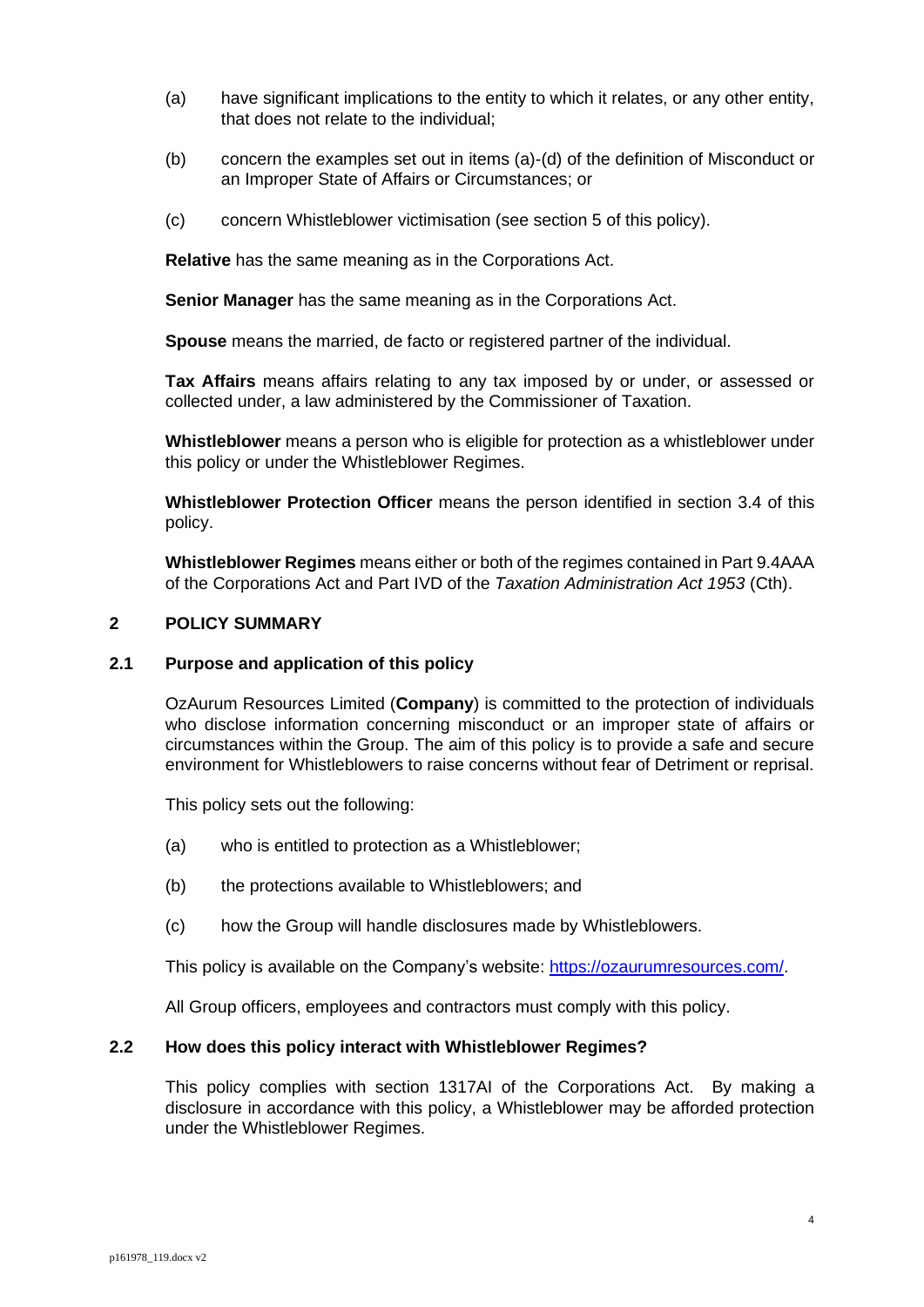While this policy principally deals with internal disclosures of information, the Whistleblower Regimes also protect some types of disclosure made to external parties, such as to legal representatives, the Australian Securities and Investments Commission (**ASIC**), the Commissioner of Taxation, members of parliament (**MPs**) or journalists.

Please see ASIC Information Sheet 52 for more information about these regimes.

# <span id="page-4-0"></span>**3 ELIGIBILITY FOR WHISLEBLOWER PROTECTION**

# **3.1 Eligibility**

To be eligible for protection as a Whistleblower under this policy, a Whistleblower must:

- (a) be one of the individuals set out in section [3.2;](#page-4-1)
- (b) disclose the kind of information set out in section [3.3;](#page-4-2) and
- (c) disclose that information to one of the persons set out in section [3.4.](#page-5-1)

This policy also protects those who are entitled to whistleblower protection under the Whistleblower Regimes*,* such as those who make disclosures to legal representatives, regulatory bodies, MPs or journalists, provided that such disclosures are made in the circumstances permitted by the Whistleblower Regimes.

## <span id="page-4-1"></span>**3.2 Who may make a disclosure?**

Disclosures can be made by a current or former:

- <span id="page-4-3"></span>(a) Officer or employee of the Group;
- (b) contractor or supplier of goods and services to the Group, or their current and former employees;
- <span id="page-4-4"></span>(c) Associate of the Group; or
- (d) Family Member of an individual mentioned in [3.2\(a\)](#page-4-3) or [3.2\(c\)](#page-4-4) above.

Whistleblowers may choose to disclose information anonymously if they wish.

#### <span id="page-4-2"></span>**3.3 What types of matters can be disclosed?**

Disclosures must concern Misconduct or an Improper State of Affairs or Circumstances in relation to the Group, including by an Officer or employee of the Group. Disclosure cannot solely be about a Personal Work-related Grievance.

A Whistleblower must have reasonable grounds for suspecting that the information they are disclosing concerns Misconduct or an Improper State of Affairs or Circumstances in relation to the Group. Examples of such matters may include:

(a) Misconduct or an Improper State of Affairs or Circumstances in relation to the Group, including in relation to corporate governance, accounting or audit matters, Tax Affairs, or the Tax Affairs of an Associate of the Group;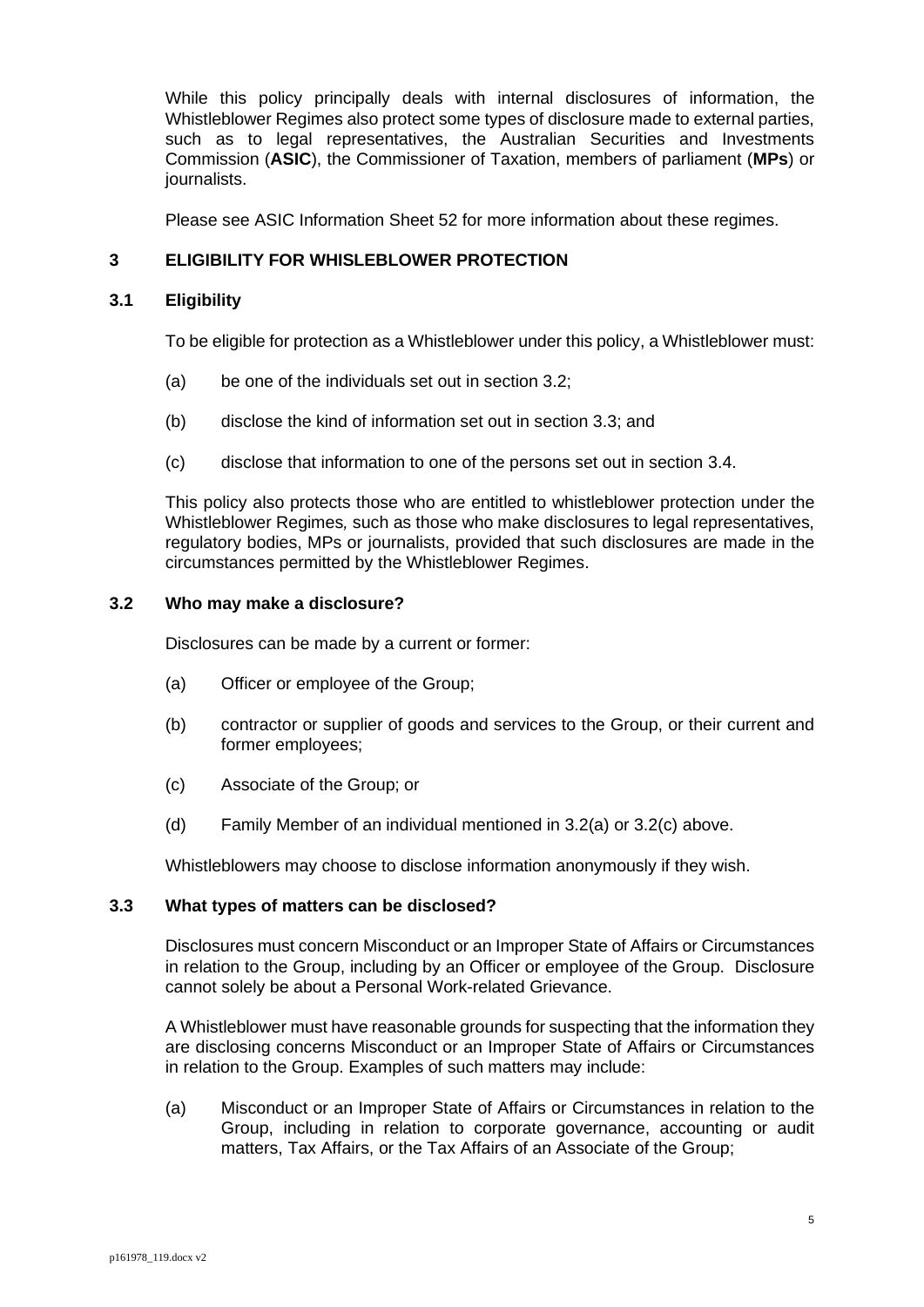- (b) improper, unethical or dishonest conduct by the Group or by an Officer or employee of the Group, such as breaches of Group policies, a misuse of company assets, conflicts of interest or abuses of authority;
- (c) illegal conduct by the Group, or by an Officer or employee of the Group, such as fraud, theft, corruption, bribery, drug supply or use, violence and intimidation, criminal damage to property or breaches of work health and safety laws;
- (d) an activity that constitutes a danger to the public or financial system;
- (e) an activity that poses a substantial risk to people, property, operations or the environment; or
- (f) conduct that is damaging to the Group's financial position or reputation.

## <span id="page-5-1"></span>**3.4 Who should I disclose to?**

The Group encourages Whistleblowers to make their disclosures in writing to the Group's nominated Whistleblower Protection Officer: Stephen Hewitt-Dutton, Company Secretary, by phone (61-8) 9093 0039 or email [stephen@ozaurumresources.com.](mailto:stephen@ozaurumresources.com)

Alternatively, disclosures can be made to any one of the following:

- (a) an Officer or Senior Manager within the Group;
- (b) an auditor or member of an audit team conducting an audit on the Group; or
- (c) if the disclosure concerns the Group's tax affairs or the tax affairs of an Associate of the Group, the Group's registered tax agent or BAS agent, or an employee or Officer within the Group who has functions or duties relating to the Group's tax affairs.

# <span id="page-5-0"></span>**4 CONFIDENTIALITY**

#### **4.1 Confidentiality of Whistleblower identity**

Subject to section [4.2,](#page-5-2) the identity of a Whistleblower (or information that is likely to lead to their identity becoming known) must be kept confidential unless the Whistleblower has consented to the disclosure.

#### <span id="page-5-2"></span>**4.2 Permitted exceptions**

The identity of a Whistleblower (or information that is likely to lead to their identity becoming known) may be disclosed without the Whistleblower's consent if the disclosure is made to:

- (a) a legal practitioner for the purpose of obtaining legal advice or legal representation in relation to the operation of the Whistleblower Regimes;
- (b) the Australian Federal Police;
- (c) ASIC;
- (d) the Australian Prudential Regulatory Authority; or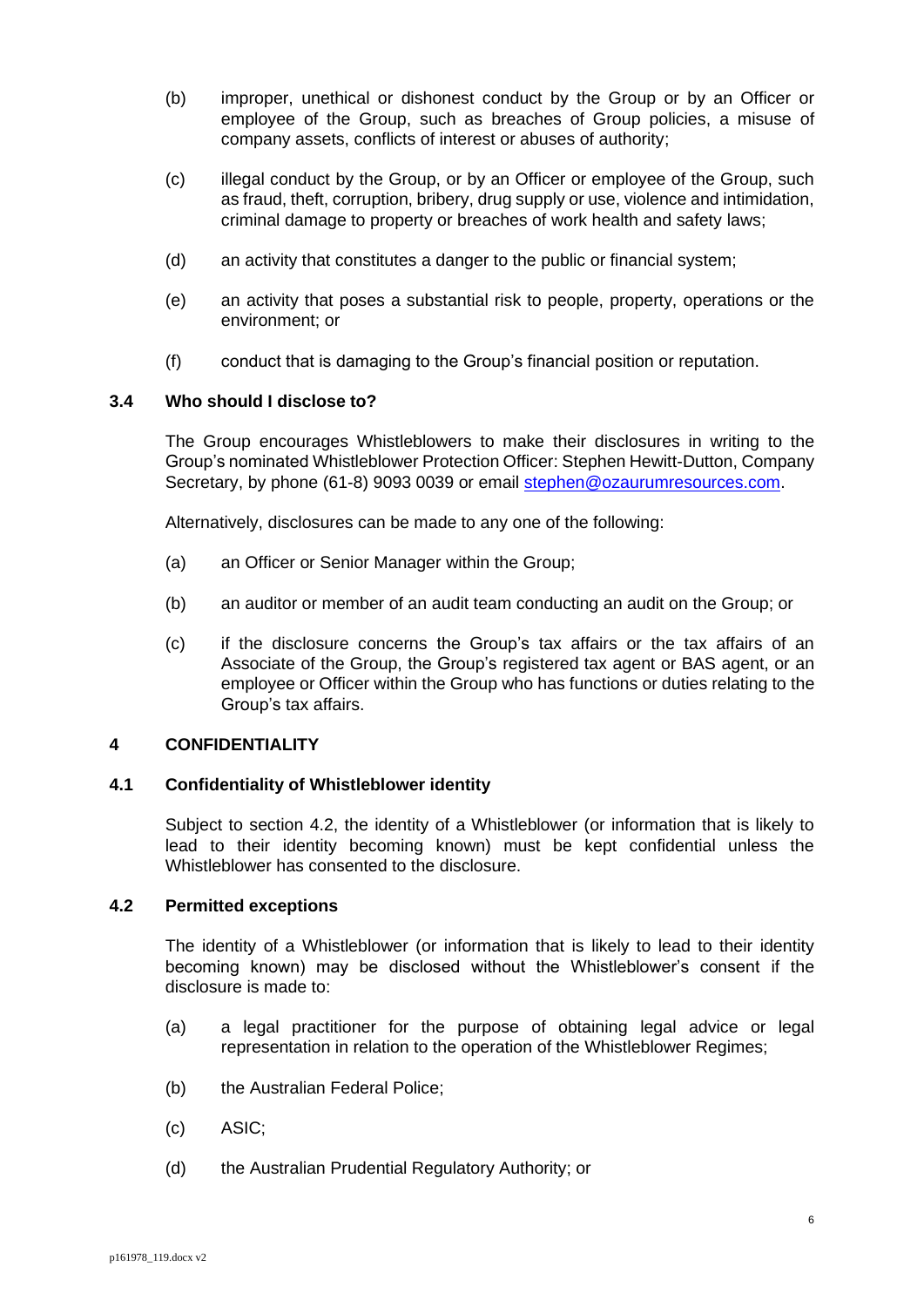(e) the Commissioner of Taxation, if the disclosure concerns the Group's tax affairs or the tax affairs of an Associate of the Group.

## **4.3 Provision of Whistleblower information to a court or tribunal**

A person must not disclose or produce to a court or tribunal any information or documents which disclose the identity of a Whistleblower (or information likely to lead to their identity becoming known) without seeking the advice of the Group's lawyers, Henry William Lawyers, who can be contacted by phone on (02) 8224 0224 or by email at [adminteam@henrywilliam.com.au.](mailto:adminteam@henrywilliam.com.au)

## <span id="page-6-0"></span>**5 PROHIBITION AGAINST VICTIMISATION**

#### **5.1 No victimisation**

A person must not cause or threaten any Detriment to any other person for a reason which includes that they or any other person:

- (a) is, or proposes to be, a Whistleblower; or
- (b) is suspected, or believed to be, or could be, a Whistleblower.

# **5.2 Whistleblower immunity**

A person must not:

- (a) subject a Whistleblower to any liability or disciplinary action; or
- (b) enforce a remedy or otherwise exercise a right against a Whistleblower*,*

for a Whistleblower making a disclosure under this policy.

However, a Whistleblower may be held liable for any personal misconduct revealed by their disclosure, or an investigation following a disclosure.

# <span id="page-6-1"></span>**6 INVESTIGATIONS OF INFORMATION DISCLOSED**

The following steps must be followed in respect of any disclosure made under this policy, except where, in the opinion of the Whistleblower Protection Officer, it would be inappropriate or unreasonable to do so:

- (a) the person listed in section [3.4](#page-5-1) who received the information must provide the information to the Whistleblower Protection Officer as soon as practicable, removing any information which identifies or may identify the discloser of the information (the potential Whistleblower) prior to doing so (unless the potential Whistleblower has provided their consent to the disclosure);
- (b) as soon as practicable, the Whistleblower Protection Officer must determine whether the disclosure falls within the scope of this policy and, if they determine it to be necessary to do so, the Whistleblower Protection Officer must appoint an independent investigator to conduct an investigation into the matters disclosed;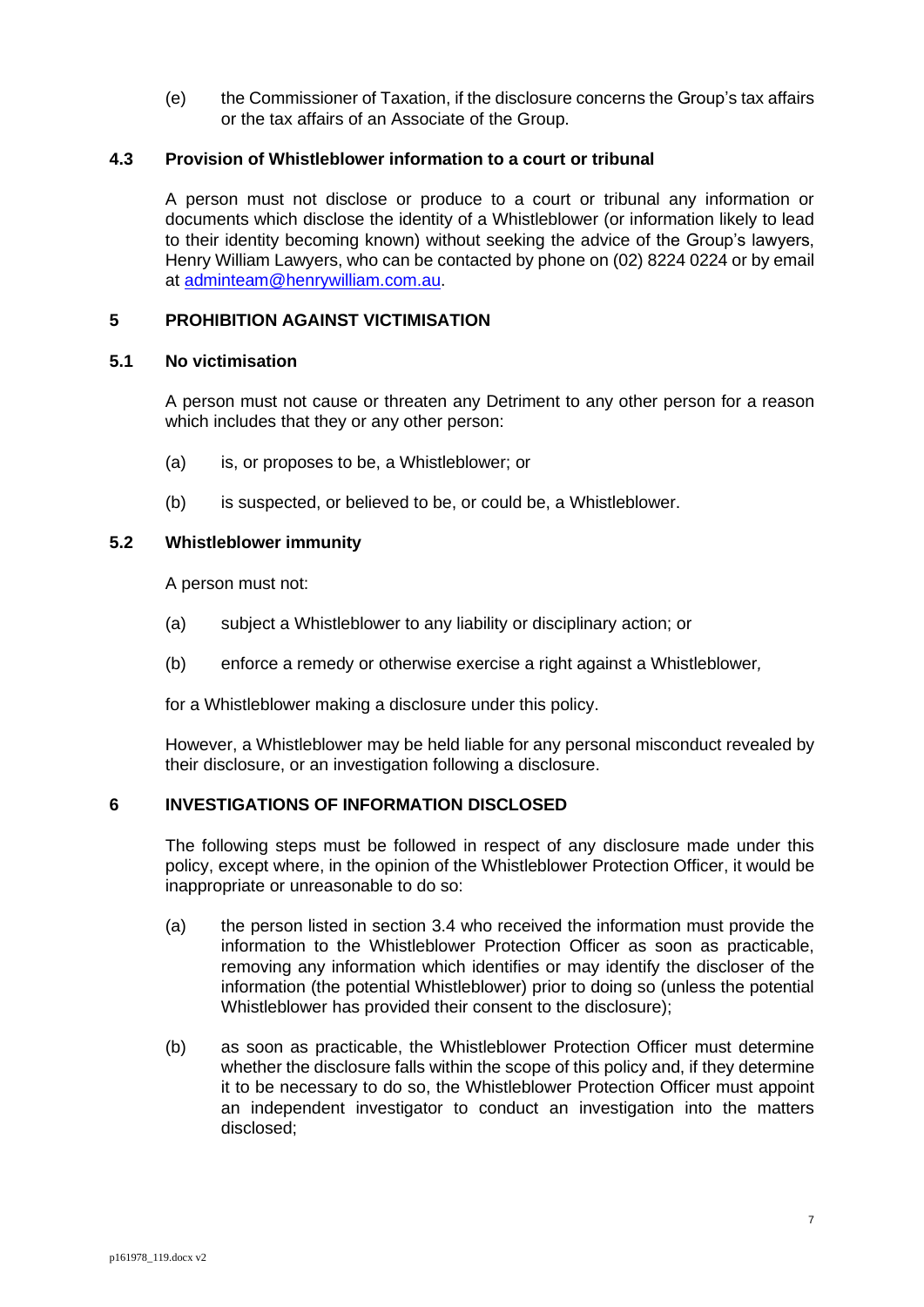- (c) the independent investigator must conduct any investigation in an objective and fair manner, ensuring to provide any employee who has been adversely mentioned in information provided by a Whistleblower an opportunity to respond to the allegations made in respect of them prior to any adverse findings being made;
- (d) the outcome of the investigation must be reported to the Board, and may be reported to the Whistleblower and any other persons affected by the matter, as the Whistleblower Protection Officer considers appropriate;
- (e) subject to the exceptions allowed under section [4.2](#page-5-2) of this policy or otherwise by law, the identity of a Whistleblower (or information that is likely to lead to their identity becoming known) must be kept confidential at all times during and after the investigation (including in any reporting to the Board or to any persons affected). All persons responsible for or involved in an investigation must take all reasonable steps to reduce the risk that a Whistleblower will be identified; and
- (f) a Whistleblower may raise any concerns or complaints regarding this policy or their treatment with the Whistleblower Protection Officer.

# <span id="page-7-0"></span>**7 BOARD REPORTING**

Subject to the confidentiality obligations in section [4,](#page-5-0) the Whistleblower Protection Officer must provide the Board at least quarterly reports on all active Whistleblower matters, including information on:

- (a) the number and nature of disclosures made in the last quarter;
- (b) the status of any active investigations; and
- (c) the outcomes of any investigations completed and actions taken as a result of those investigations.

# <span id="page-7-1"></span>**8 TRAINING**

All Group Officers and employees must attend compulsory training organised by the Group regarding this policy.

All the persons listed in section [3.4](#page-5-1) of this policy must attend compulsory training organised by the Group on responding appropriately to disclosures made by Whistleblowers or potential Whistleblowers.

## <span id="page-7-2"></span>**9 POLICY REVIEW**

This policy must be reviewed annually by the Board with the assistance of the Whistleblower Protection Officer to ensure it is operating effectively. Any recommended changes must be approved by the Board or its delegated committee.

# <span id="page-7-3"></span>**10 CONSEQUENCES FOR NON-COMPLIANCE WITH POLICY**

Any breach of sections [4](#page-5-0) or [5](#page-6-0) by an Officer*,* employee or contractor will be taken seriously by the Group, and may be the subject of a separate investigation and/or disciplinary action.